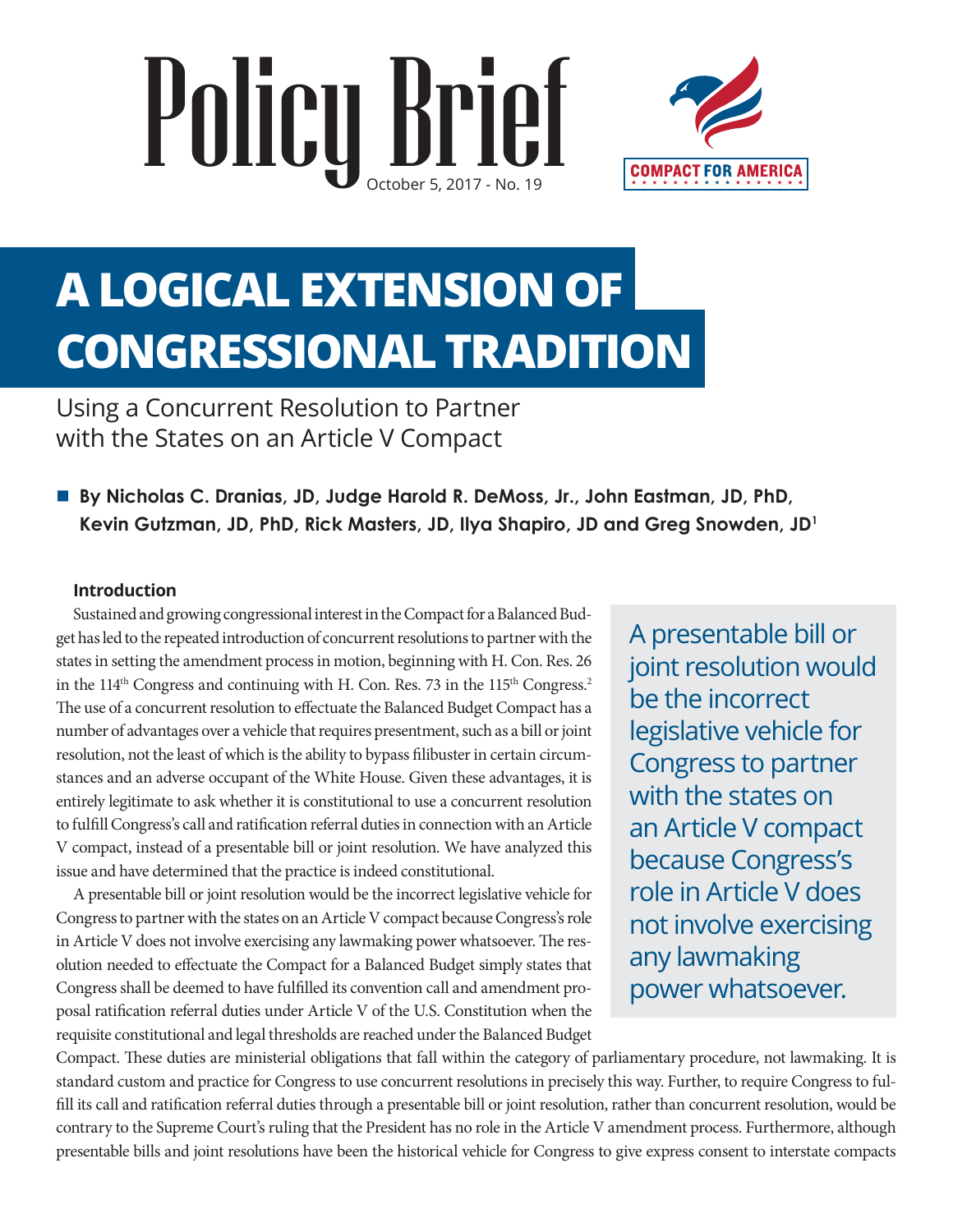under Article I, section 10 of the U.S. Constitution, that tradition is neither required by legal precedent nor applicable to the Balanced Budget Compact. This is because the Balanced Budget Compact does not require "Article I" consent under established Supreme Court precedent; and even if the Balanced Budget Compact were wrongly held to require "Article I" consent, the passage of the contemplated concurrent resolution would fulfill that requirement as a type of implied consent under governing Supreme Court precedent.

# **Analysis of the Text, Congressional Practice and Analogous Legal Precedent**

No case has directly addressed the issue of the proper legislative vehicle for Congress to effectuate an Article V compact. But the text of the U.S. Constitution, congressional practice, and legal precedent provide clear answers. Starting with the text, it is significant to note that not every power exercised or duty fulfilled by Congress, even in Article I, requires presentment. For example, Congress is completely free to determine its own rules without a presentable bill or joint resolution.<sup>3</sup> Moreover, Congress's call and ratification referral duties are not textually located among the lawmaking powers of Congress in Article I that expressly require presentment. They are located in Article V, which establishes the amendment authority of Congress and the states.

It is standard custom and practice for Congress to use concurrent resolutions to fulfill its duties under Article V. For example, during the first session of the 101st Congress, in 1989, Senator Orrin Hatch introduced S.204, which provided for procedures to be used in connection with the Article V state-initiated amendment process. S.204 expressly acknowledged the use of a concurrent resolution by Congress to fulfill its call duty under Article V at sections  $5(a)$  and  $6(a)$ .<sup>4</sup> S.204 also contemplated the use of a concurrent resolution to fulfill Congress's ratification referral duty at section 11(a). This contemplated use of a concurrent resolution was not unprecedented. Similar bills were introduced in the House during the 96<sup>th</sup> Congress in 1978<sup>5</sup> and 95<sup>th</sup> Congress in 1977.<sup>6</sup> Indeed, the contemplated use of a concurrent resolution to exercise Congress's Article V call and ratification referral duties traces as far back as to 1973, when Senator Sam Ervin similarly proposed the use of a concurrent resolution by Congress to fulfill its call or ratification referral duties in sections 5(a), 6(a), 7(a), 8(a) and 11(a) of S.1272, during the first session of the 93rd Congress.<sup>7</sup>

These contemplated uses of concurrent resolutions to fulfill

Governing Supreme Court precedent stands against requiring congressional fulfillment of Article V call and ratification referral duties by presentable bill or joint resolution.

Congress's ministerial call and ratification referral duties in Article V are consistent with the longstanding custom and practice of using concurrent resolutions in connection with the amendment process. For instance, Congress used a concurrent resolution to acknowledge the ratification of the 14th Amendment on July 21, 1868.<sup>8</sup> Congress has also repeatedly used concurrent resolutions to express its sentiments in favor of proposing a balanced budget amendment in particular.<sup>9</sup> Moreover, the use of concurrent resolutions in regard to Article V is also consistent with the broader practice of using concurrent resolutions to effectuate Congress's non-lawmaking obligations throughout the Constitution. For example, during the first session of the 115th Congress, Senator Mitch McConnell introduced S.Con.Res. 2 to effectuate Congress's obligation to tally votes of delegates to the Electoral College under Article 2, Section 1 of the Constitution.10 In view of the foregoing, it would be manifestly contrary to established congressional custom and practice to require the use of a presentable bill or joint resolution in order for Congress to fulfill its call and ratification referral duties.

Governing Supreme Court precedent stands against requiring congressional fulfillment of Article V call and ratification referral duties by presentable bill or joint resolution. The Supreme Court ruled nearly two hundred and twenty years ago in *Hollingsworth v. Virginia* that the amendment authority of Congress under Article V is not subject to the presentment requirement of Article I.11 Although the *Hollingsworth* ruling was rendered in the specific case of congressionally-proposed amendments, the ruling is applicable with greater force to the fulfillment of Congress's call and ratification referral duties under Article V. This is because calling for a meeting of a parliamentary body to propose legislation or to ratify legislation as contemplated in Article V of the U.S. Constitution is obviously an instance of parliamentary procedure. Thus, the fulfillment of an Article V call/ratification referral duty by Congress is far less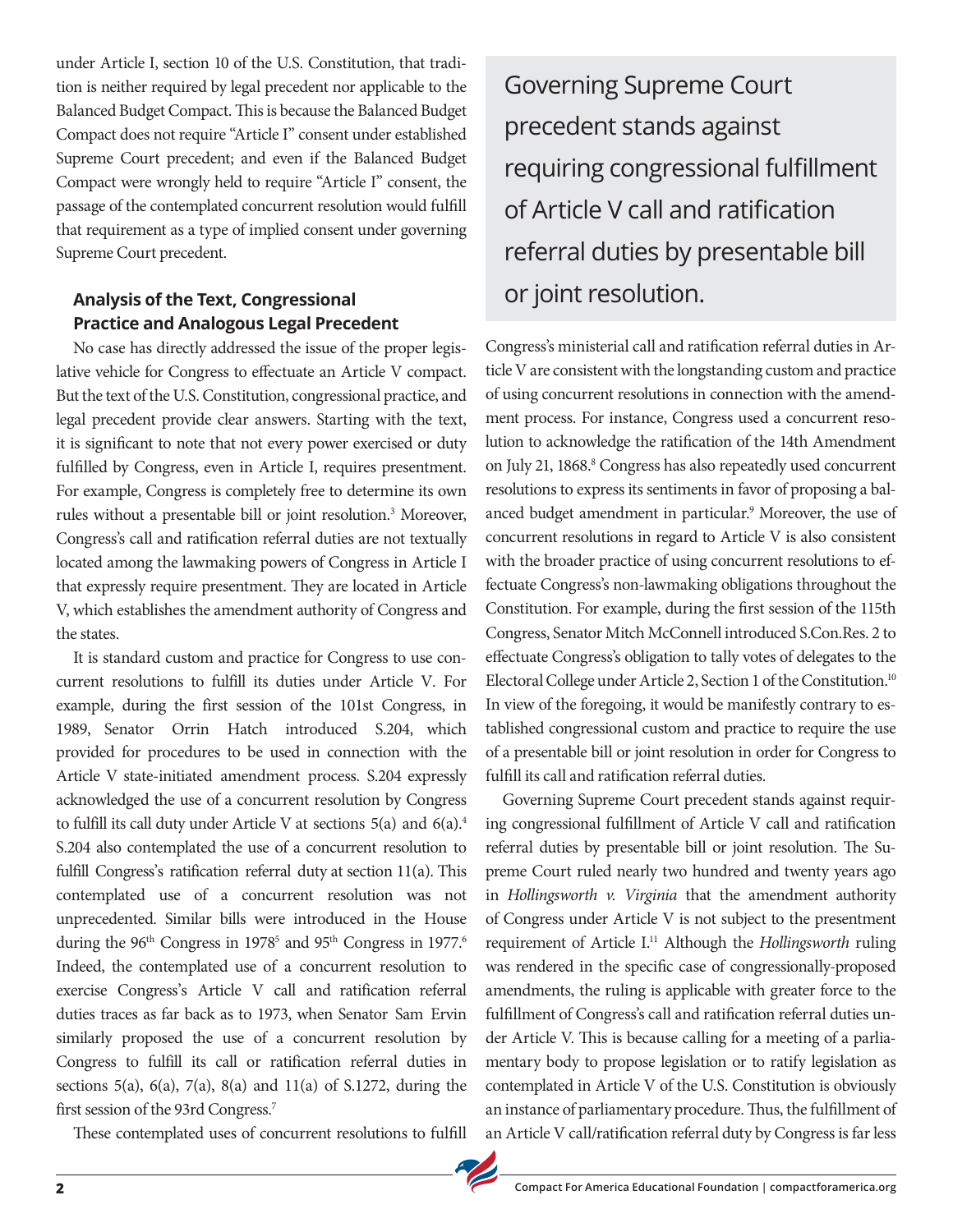like lawmaking than directly proposing a constitutional amendment.12 Therefore, it would actually violate longstanding governing Supreme Court and congressional precedent to require the use of a presentable bill or joint resolution instead of a concurrent resolution in connection with fulfilling Congress's call and ratification referral duties.

# **Effectuating an Article V Compact Does Not Require Article I Consent**

This analysis is not altered by the fact that the contemplated concurrent resolution would fulfill Congress's call and ratification referral duties in relation to an Article V convention organized by interstate compact. Of course, there is a congressional practice of furnishing express consent under Article I, section 10 of the U.S. Constitution for an interstate compact by presentable bill or joint resolution. But the contemplated concurrent resoluanced Budget Compact necessarily threatens or trenches on Congress's delegated powers or federal supremacy. Congress's delegated powers and federal supremacy cannot be regarded as threatened or violated by a constitutionally-authorized amendment process. After all, Congress's delegated powers and federal supremacy do not stand outside of the Constitution; their nature and extent is constituted and limited by the Constitution, including Article V.

Moreover, the Balanced Budget Compact does not accomplish anything more than what the states have the sovereign authority to do on their own in the absence of a compact,<sup>16</sup> with the sole exception of the Compact becoming binding when thirty-eight states join the Compact. But such entrenchment does not implicate federal supremacy any more than the underlying exercise of constitutional and sovereign state power does.<sup>17</sup> Nor is federal supremacy in any way infringed by the model

A compact that only coordinates the exercise of powers that states could exercise in the absence of a compact does not trench on federal supremacy and does not trigger the need to secure Article I consent.

tion is not intended to furnish express Article I consent for the Balanced Budget Compact. Principally, this is because Article I congressional consent is not required for the Balanced Budget Compact under governing Supreme Court precedent.

In recognition of the limited and enumerated powers of the federal government, the Supreme Court has long recognized that the requirement of Article I consent for interstate compacts sweeps no more broadly than is needed to defend federal supremacy in the exercise of its delegated powers.13 A compact that only coordinates the exercise of powers that states could exercise in the absence of a compact does not trench on federal supremacy and does not trigger the need to secure Article I consent.14 The Supreme Court has also ruled that a compact does not trigger the need for Article I consent by furnishing "strength in numbers" and unity to the States in an effort to lobby or persuade Congress to take legislative action.15 Under this precedent, the Balanced Budget Compact does not trench on federal supremacy in any sense that triggers the need for Article I consent.

By passing the contemplated resolution, Congress will indeed set the amendment process contemplated by the Balanced Budget Compact in motion. But that does not mean the Bal-

Balanced Budget Amendment contained within the Compact. The Amendment has no legal effect until a convention is called, the convention proposes the amendment, the amendment is referred out for ratification, and it is ratified. In other words, until Congress first fulfills its call and ratification referral duties under Article V, as provided in the contemplated resolution, all of the Compact's provisions serve as nothing more than a convenient unifying platform for the states to exercise their independent Article V and Tenth Amendment authorities and to engage in joint educational and lobbying efforts. Moreover, as discussed below, any wrongly demanded Article I consent would be instantly furnished the moment the contemplated resolution were passed, rendering the debate over the necessity of Article I consent entirely moot.

#### **The Contemplated Resolution Furnishes Article I Consent in Any Event**

Even if the Balanced Budget Compact were regarded as somehow requiring Article I consent, the contemplated concurrent resolution would adequately furnish such consent. While it is true that presentable joint resolutions or bills have been utilized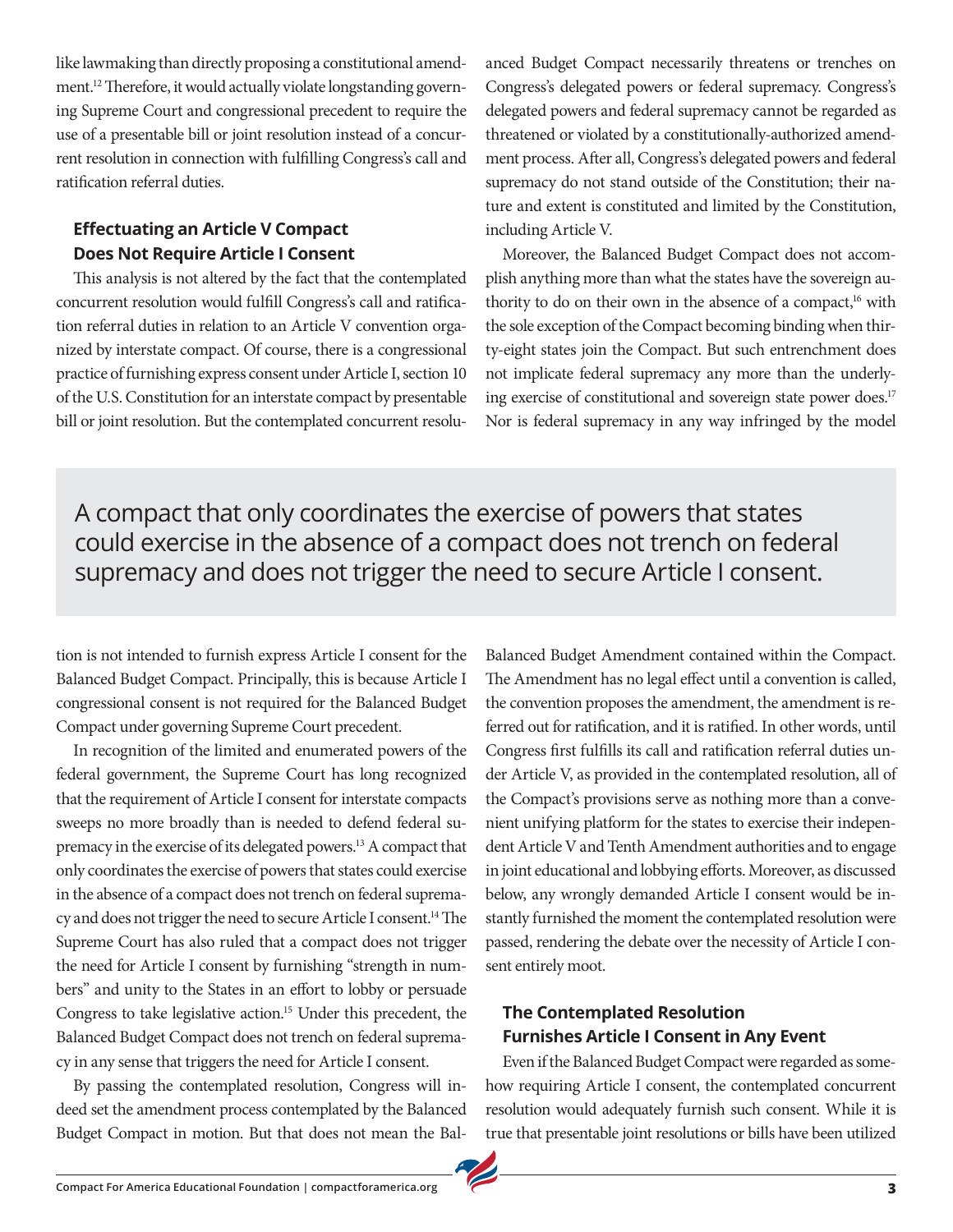to consent to compacts that affirmatively attempted to override federal law or federal jurisdiction, in that context, the purpose of Article I consent was to imbue the interstate compact with the literal status of federal law or to delegate federal lawmaking power to the compact agency. In contrast, the contemplated concurrent resolution is simply exercising a ministerial obligation of Congress that is parliamentary in nature. There is no custom, practice or precedent in Congress that requires a resolution that is parliamentary and ministerial in nature to be treated the same way as legislation that seeks affirmatively to create federal law or to delegate federal lawmaking power.

The act of giving Article I consent does not necessarily equate to federal lawmaking or the delegation of federal lawmaking power, which would trigger the need for a presentable bill or joint resolution. A compact's parity with a "law of the Nation" can be due to congressional consent restoring states to their "original inherent sovereignty."18 As explained by Justice Baldwin in his concurrence to *Poole v. Fleeger's Lessee*, "The effect of such consent is, that thenceforth, the compact has the same force as if it had been made between states who are not confederated."19 Thus, the parity with federal law that a compact achieves through congressional consent can be regarded as a consequence of compacting states becoming the sovereign equals of the federal government in regard to the compact's subject matter. Although arising from early Supreme Court precedent, this understanding of the effect of congressional consent as yielding to the sovereignty of the states in regard to the compact's subject matter, rather than literally bestowing federal legal status or delegating federal lawmaking power, is entirely consistent with the modern rule that compact agencies are not treated as federal agencies.<sup>20</sup> Because a grant of congressional consent is not necessarily an exercise or delegation of federal lawmaking power, it makes no sense to require the legislative vehicle that effectuates such consent to be a presentable bill or joint resolution—especially in regard to an Article V compact in which Congress's role is parliamentary and ministerial in nature.

Finally, no case has ever held that congressional consent requires express consent, much less a presentable joint resolution or bill.<sup>21</sup> To the contrary, the Supreme Court has long held congressional consent to interstate compacts can be implied both before and after the underlying agreement is reached.22 For example, in *Virginia v. Tennessee*, 23 the Supreme Court held that Congress impliedly consented to a compact settling a boundary dispute by authorizing federal elections to be conducted consistently with the jurisdiction

Because a grant of congressional consent is not necessarily an exercise or delegation of federal lawmaking power, it makes no sense to require the legislative vehicle that effectuates such consent to be a presentable bill or joint resolution—especially in regard to an Article V compact in which Congress's role is parliamentary and ministerial in nature.

established by the compact. Likewise, in *Wharton v. Wise*, congressional approval of an arbitration award under the alternative dispute resolution provisions of an existing fisheries compact was deemed sufficient consent as well.<sup>24</sup>

This doctrine of implied consent regards any congressional action that legitimizes or recognizes the authority of a compact as Article I consent, even without an express legislative blessing of the compact itself. By exercising Congress's call and ratification referral duties "in accordance with" the Balanced Budget Compact, the contemplated concurrent resolution clearly legitimizes the Balanced Budget Compact in the precise sense required for implied consent. Nothing more is needed to secure Article I consent for the Balanced Budget Compact. Thus, any dispute over the necessity of Article I consent would be rendered moot the moment that the Compact's amendment process is set in motion by the contemplated resolution.

#### **Conclusion**

Taken together, from any theoretical vantage point, it is clearly constitutional for the resolution to effectuate the Balanced Budget Compact to be advanced as a concurrent resolution, instead of a presentable bill or joint resolution. If Congress wishes to deliver on its promise of fiscal responsibility, the Compact for a Balanced Budget provides a vehicle for simple majorities of each House to do so; namely, the contemplated concurrent resolution previously introduced as H. Con. Res. 26 in the 114<sup>th</sup> Congress and H. Con. Res. 73 in the 115<sup>th</sup> Congress.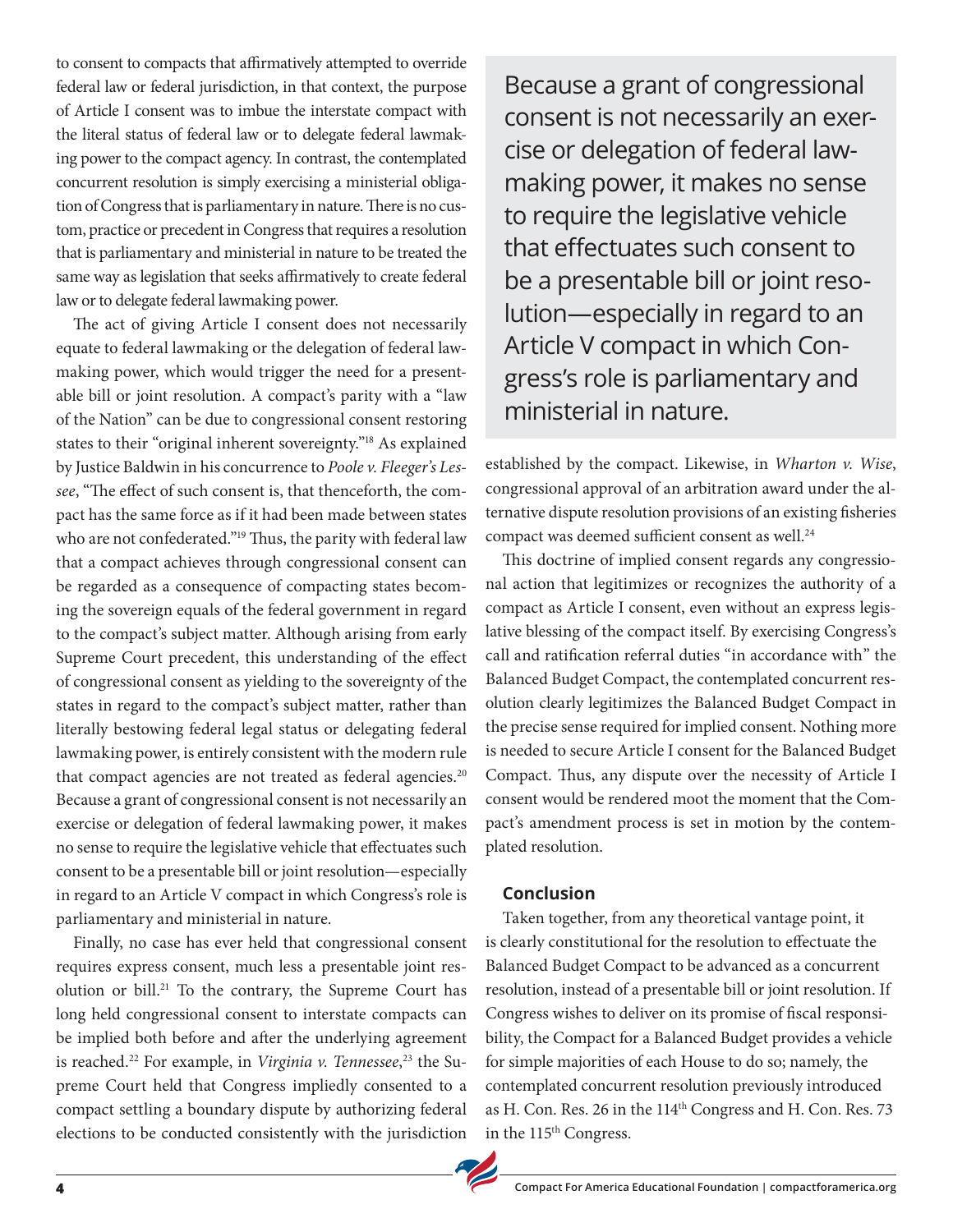#### **Professional Biographies**

**Nick Dranias** has published numerous articles in the Article V field for the National Constitution Center, Goldwater Institute, and Engage. He has served as President and Executive Director of Compact for America Educational Foundation, policy advisor with the Heartland Institute and an expert with the Federalist Society. As the Goldwater Institute's constitutional policy director, Dranias led its successful challenge to Arizona's "clean elections" system to the U.S. Supreme Court. Prior to that, he was an attorney with the Institute for Justice. At Loyola University Chicago School of Law, where he earned his J.D., Dranias served on the law review, was a member of the national labor law moot court team, and received various academic awards. He graduated cum laude from Boston University with a B.A. in economics and philosophy.

**Judge Harold R. DeMoss, Jr.** is a recently retired senior federal appellate judge and sat on the U.S. Court of Appeals for the Fifth Circuit. He was appointed to the court in 1991 by President George H. W. Bush, took senior status in 2007, and retired in 2015. Judge DeMoss graduated from Rice University in 1952 and the University of Texas Law School in 1955. After serving in the United States Army from 1955 to 1957, Judge DeMoss joined the Houston law firm of Bracewell Reynolds & Patterson (now known as Bracewell), where he became a partner and remained until his appointment to the federal bench.

**John C. Eastman** is the Henry Salvatori Professor of Law & Community Service at Chapman University Fowler School of Law, and also served as the School's dean from June 2007 to January 2010. He is the founding director of the Center for Constitutional Jurisprudence, a public interest law firm affiliated with the Claremont Institute. Prior to joining the Fowler School of Law faculty, he served as a law clerk with Justice Clarence Thomas at the Supreme Court of the United States and with Judge J. Michael Luttig at the U.S. Court of Appeals for the Fourth Circuit. He earned his J.D. from the University of Chicago Law School, where he graduated with high honors. Dr. Eastman also has a Ph.D. and M.A. in Government from the Claremont Graduate School and a B.A. in Politics and Economics from the University of Dallas.

**Kevin R. C. Gutzman** is the New York Times best-selling author of five books, including Thomas Jefferson—Revolutionary: A Radical's Struggle to Remake America. Gutzman is professor and former chairman in the department of history at Western Connecticut State University and he holds a B.A., M.P.A, and J.D. from the University of Texas at Austin, as well as an M.A. and a Ph.D. in American history from the University of Virginia.

**Rick Masters** is general counsel to the Interstate Commission for Adult Offender Supervision providing legal guidance concerning the compact and its administrative rules, including application and enforcement, to the member state commissioners of ICAOS and other state officials. Masters is also a recognized subject matter expert in the field of interstate compacts and provides legal advice to several other compact governing boards and agencies. He is the co-author of the most comprehensive compilation of legal authorities and commentary on the subject published by the American Bar Association in 2006 entitled The Evolving Use and Changing Role of Interstate Compacts: A Practitioner's Guide. Masters received his J.D. from the Brandeis School of Law of the University of Louisville and his B.A. from Asbury University. He is a former assistant attorney general for the Commonwealth of Kentucky, previously served as general counsel to the Council of State Governments and just completed a four-year term as a Commissioner of the Kentucky Executive Branch Ethics Commission.

**Ilya Shapiro** is a senior fellow in constitutional studies at the Cato Institute and editor-in-chief of the Cato Supreme Court Review. Before joining Cato, he was a special assistant/adviser to the Multi-National Force in Iraq on rule-of-law issues and practiced at Patton Boggs and Cleary Gottlieb. Shapiro has testified before Congress and state legislatures and, as coordinator of Cato's amicus brief program, filed more than 200 "friend of the court" briefs in the Supreme Court. Before entering private practice, Shapiro clerked for Judge E. Grady Jolly of the U.S. Court of Appeals for the Fifth Circuit. He holds an A.B. from Princeton University, an M.Sc. from the London School of Economics, and a J.D. from the University of Chicago Law School.

**Greg Snowden** is Speaker Pro Tempore of the Mississippi House of Representatives. He also serves on the Executive committees of both the National Conference of State Legislatures (NCSL) and the Southern Legislative Conference (SLC). Snowden graduated from The University of Alabama with a B.A., magna cum laude. He went to Vanderbilt Law School, where he earned a J.D., and served on the editorial staff of The Vanderbilt Law Review.

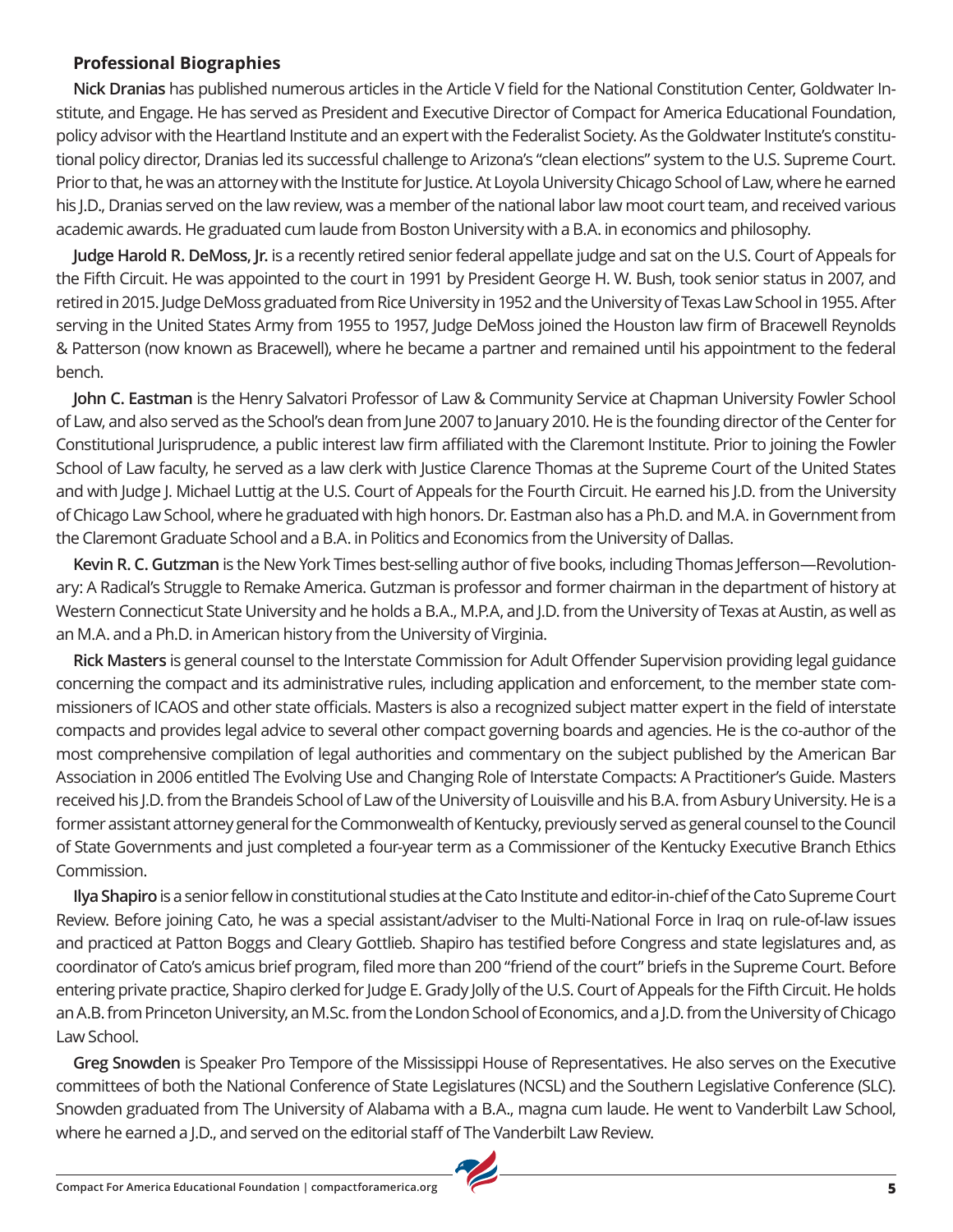# **(Endnotes)**

1. Gratitude is expressed to Compact for America Educational Foundation CEO and Chairman Harold R. "Chip" DeMoss III and Council of Scholars Member Baker Spring for their invaluable research into congressional custom and practice.

2. H.Con.Res.26, Effectuating the Compact for a Balanced Budget, 114th Congress (2015-2016) https://www.congress. gov/bill/114th-congress/house-concurrent-resolution/26; H. Con. Res. 73, Effectuating the Compact for a Balanced Budget, 115<sup>th</sup> Congress (2017-2018), https://www.congress.gov/bill/115th-congress/house-concurrent-resolution/73.

3. See, e.g., U.S. Const., art. I, sec. 5 (cl. 2).

4. S.204, Constitutional Convention Implementation Act of 1989, 101st Congress (1989-1990), https://www.congress. gov/bill/101st-congress/senate-bill/204?q=%7B%22search%22%3A%5B%22S.204%22%5D%7D&r=1.

5. See, e.g., H.R.2587, Federal Constitutional Convention Procedures Act, 96th Congress (1979-1980), https:// www.congress.gov/bill/96th-congress/house-bill/2587?q=%7B%22search%22%3A%5B%22constitutional+convention%22%5D%7D&r=5

6. See, e.g., H.R.10134, A bill to provide procedures for calling constitutional conventions for proposing amendments to the Constitution of the United States, on application of the legislatures of two-thirds of the States, pursuant to article V of the Constitution, 95th Congress (1977-1978), https://www.congress.gov/bill/95th-congress/ house-bill/10134?q=%7B%22search%22%3A%5B%22constitutional+convention%22%5D%7D&r=1.

7. S.1272, Federal Constitutional Convention Procedures Act, 93rd Congress (1973-1974), https://www.congress.gov/ bill/93rd-congress/senate-bill/1272?q=%7B%22search%22%3A%5B%22S.1272%22%5D%7D&r=1.

8. Certification of Secretary of State, 15 Stat. Lg. 708 (July 28, 1868) (referencing concurrent resolution of July 21, 1868).

9. See, e.g., H.Con.Res. 287, Setting forth the congressional budget for the United States Government for the fiscal years 1993, 1994, 1995, 1996, and 1997, 102nd Congress (1991-1992), https://www.congress.gov/bill/102nd-congress/ house-concurrent-resolution/287?q=%7B%22search%22%3A%5B%22H.Con.Res.+287%22%5D%7D&r=9; S.Con. Res. 11, An original concurrent resolution setting forth the congressional budget for the United States Government for fiscal year 2016 and setting forth the appropriate budgetary levels for fiscal years 2017 through 2025, 114th Congress (2015-2016), https://www.congress.gov/bill/114th-congress/senate-concurrent-resolution/11?q=%7B%- 22search%22%3A%5B%22S.Con.Res.+11%22%5D%7D&r=2.

10. S.Con.Res.2, A concurrent resolution to provide for the counting on January 6, 2017, of the electoral votes for President and Vice President of the United States, 115th Congress (2017-2018), https://www.congress.gov/bill/115th-congress/senate-concurrent-resolution/2?q=%7B%22search%22%3A%5B%22S.+CON.+RES.+2%22%5D%7D&r=1.

11. Hollingsworth v. Virginia, 3 U.S. 378 (1798); see also Consumer Energy Council of Am. v. FERC, 673 F.2d 425, 460 (D.C. Cir. 1982) ("By not mentioning presidential participation, Article V, which sets forth the procedure for amending the Constitution, makes clear that proposals for constitutional amendments are congressional actions to which the presentation requirement does not apply"); Special Constitutional Convention Study Committee, American Bar Association, Amendment of the Constitution by the Convention Method under Article V 25 (1974) ("There is no indication from the text of Article V that the President is assigned a role in the amending process").

12. See generally INS v. Chadha, 462 U.S. 919, 951 (1983).

13. U.S. Steel v. Multistate Tax Commission, 434 U.S. 452, 459-60, 467-70 (1978) (citing New Hampshire v. Maine, 426 U.S. 363 (1976); North Carolina v. Tennessee, 235 U.S. 1, 16 (1914); Wharton v. Wise, 153 U.S. 155, 168-170 (1894); Virginia v. Tennessee, 148 U.S. 503 (1893); Union Branch R. Co. v. East Tennessee G. R. Co., 14 Ga. 327, 339 (1853)).

14. U.S. Steel, 434 U.S. at 473-74 ("Since appellants do not contest the right of each State to adopt these procedures if it conducted the audits separately, they cannot be heard to complain that a threat to federal supremacy arises").

15. U.S. Steel, 434 U.S. at 479 n.33.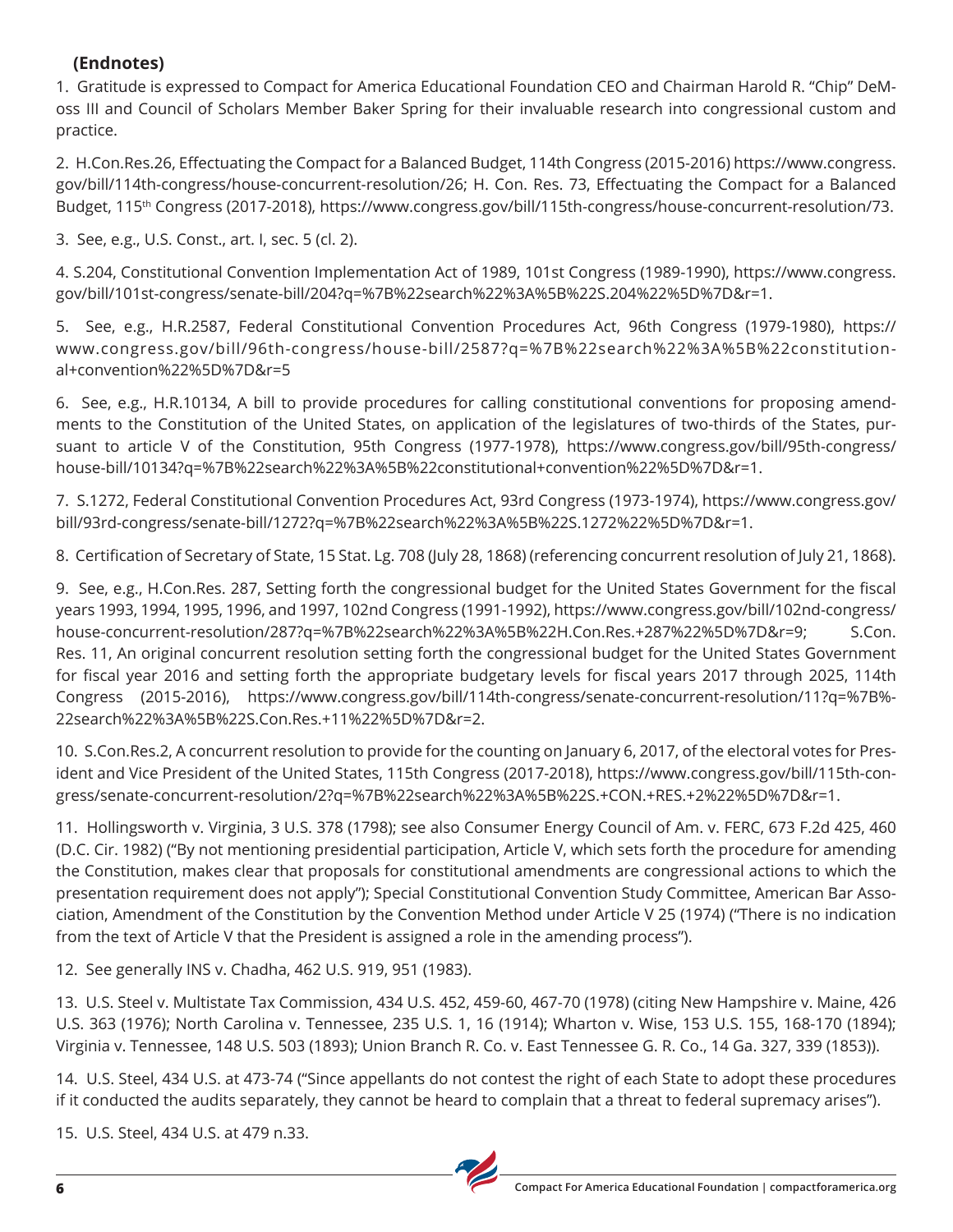16. Judge Harold R. DeMoss, Jr. (ret.), Nick Dranias, JD, Dr. John Eastman, JD, PhD, Dr. Kevin Gutzman, JD, PhD, Ilya Shapiro, JD, A Guidebook for Deploying Article V as the Founders Actually Intended: The Application & Convention Mode of Proposing Amendments, Compact for America Educ. Found. Policy Brief No. 7 (February 8, 2016), available at http://docs.wixstatic.com/ugd/e48202\_8ccea8ece20741ca82c0e2640b2aa2cd.pdf; Judge Harold R. DeMoss, Jr. (ret.), Nick Dranias, JD, Dr. John Eastman, JD, PhD, Dr. Kevin Gutzman, JD, PhD, Ilya Shapiro, JD, and Hon. Gregory Snowden, JD, Clearly Constitutional: The Article V Compact: A Vindication of the Principle of State Sovereignty Against Natelson's Attack, Compact for America Educ. Found. Policy Brief No. 11 (August 22, 2016), available at http://docs.wixstatic.com/ ugd/e48202\_9b52a7f8ade7414fb04a6bde9449e2c5.pdf

17. Moreover, it is immaterial because it cannot extend beyond the compact's contemplated sunset date of seven years after its formation (April 12, 2021).

18. Rhode Island v. Massachusetts, 37 U.S. 657, 725 (1838).

19. 36 U.S. 185, 212 (1837).

20. See, e.g., Old Town Trolley Tours v. Wash. Metro. Area Transit Comm'n, 129 F.3d 201, 204 (D.C. Cir. 1997) (APA inapplicable to compact agency); Cal. Dep't of Transp v. City of South Lake Tahoe, 466 F.Supp.527, 535-36 (E.D. Cal. 1978) (NEPA inapplicable to compact agency).

21. See, e.g., Michael Greve, Compacts Cartels and Congressional Consent, 68 Mo. L. Rev. 285, 319 n. 138 (Spring 2003) ("Whereas affirmative federal legislation is of course subject to presentment and presidential veto, the state activities listed in Article I, Section 10 are subject only to the consent of the Congress, thus rendering approval of compacts somewhat easier to obtain than ordinary legislation"). It has been claimed that the Supreme Court overruled the holdings of U.S. Steel, 434 U.S. at 459-60, 467-70, which is that not all compacts require congressional consent, and Virginia, 148 U.S. at 521-22, which is that implied consent before or after a compact is formed suffices under Article I, Section 10. The claim is based on an isolated assertion in College Savings Bank v. Florida Prepaid Postsecondary Ed. Expense Bd. , 527 U.S. 666, 686 (1999), in which the majority states, "Under the Compact Clause, U. S. Const., Art. I, § 10, cl. 3, States cannot form an interstate compact without first obtaining the express consent of Congress; the granting of such consent is a gratuity." But this quote has been taken out of context. The dispute in College Savings Bank did not involve an interstate compact at all. It was a dispute over whether the Trademark Remedy Clarification Act worked a constructive waiver of sovereign immunity. The distinction between compacts that require congressional consent, and those that do not, and the method of giving such consent, simply was not at issue in College Savings Bank. The only reason the topic of interstate compacts arose was because, in the course of analyzing the doctrine of constructive waiver of sovereign immunity, the majority considered a variety of other cases in which the doctrine had been applied, one of which was a case in which express congressional consent to a compact was conditioned on member states consenting to suit; namely Petty v. Tennessee-Missouri Bridge Comm'n, 359 U.S. 275 (1959). The foregoing quote was not a ruling on interstate compact law, it was meant only to describe and explain the irrelevance of the Petty case, and to distinguish the Petty case from the matter that was under consideration. It is dicta in the purest sense because the foregoing quote was not relevant to the facts or necessary to the holding or the outcome in College Savings Bank. Indeed, the assertion was made in order to underscore the irrelevance of interstate compact law to the matter at issue. Moreover, nothing in this dicta mentions or hints at overruling U.S. Steel or Virginia, much less actually does so. Not surprisingly, no court has subsequently adopted the foregoing dicta as a valid statement of interstate compact law in any case in which a challenge was brought under the Compact Clause; and the holdings of U.S. Steel and Virginia continue to be applied to this day. See, e.g., SM Brands v. Caldwell, 614 F.3d 172, 175 (5th Cir. 2010); Star Scientific Inc. v. Beales, 278 F.3d 339, 357 (4th Cir. 2002); Detroit Int'l Bridge Co. v. Gov't of Canada, 192 F.Supp.3d 54, 73 (D.D.C. 2016).

22. Virginia, 148 U.S. at 521.

23. 148 U.S. at 522.

24. 153 U.S. at 172-73.